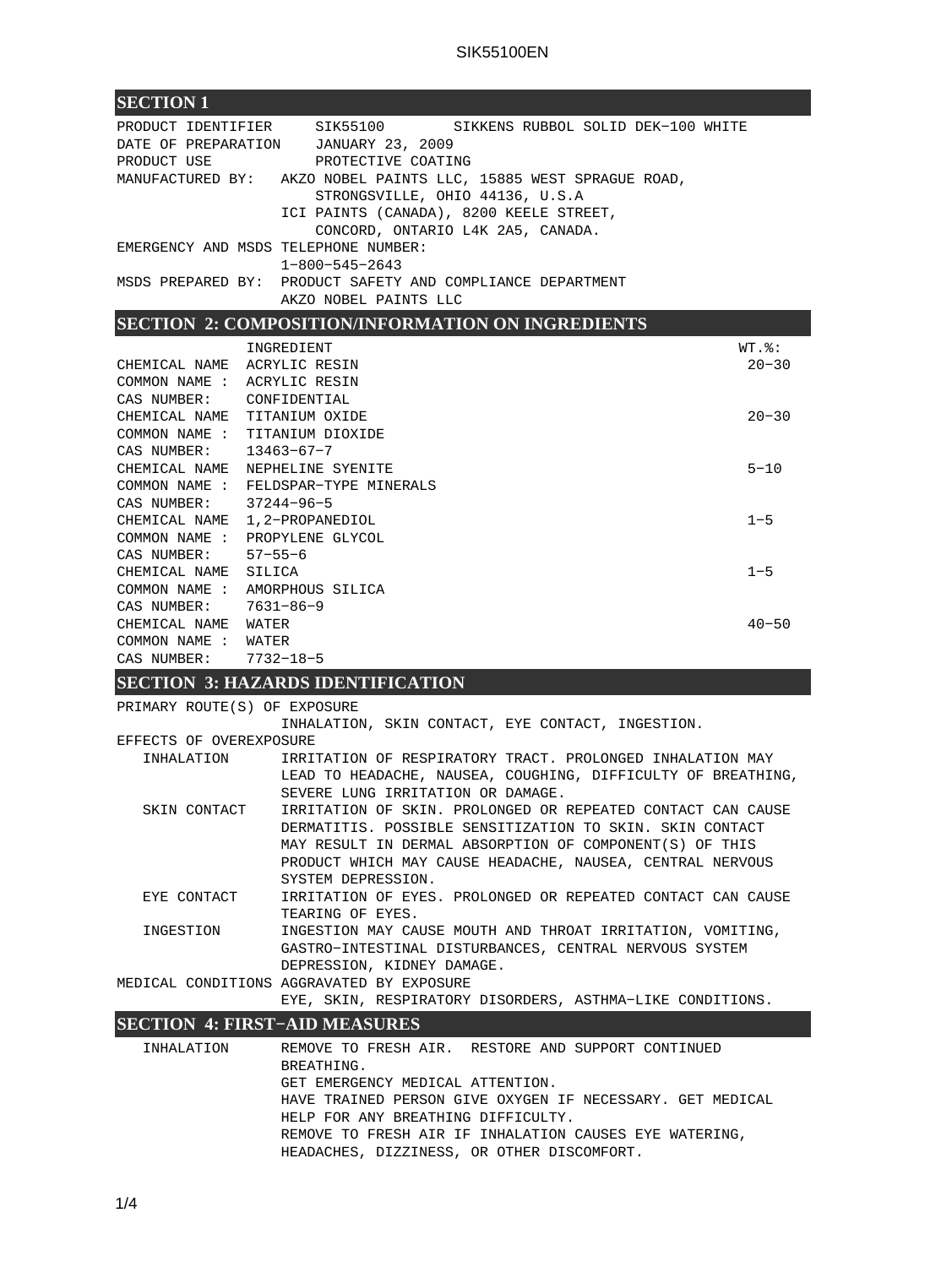| SKIN CONTACT                       | WASH THOROUGHLY WITH SOAP AND WATER. IF ANY PRODUCT REMAINS,<br>GENTLY RUB PETROLEUM JELLY, VEGETABLE OR MINERAL/BABY OIL<br>ONTO SKIN. REPEATED APPLICATIONS MAY BE NEEDED. REMOVE<br>CONTAMINATED CLOTHING. |  |  |  |  |  |  |
|------------------------------------|---------------------------------------------------------------------------------------------------------------------------------------------------------------------------------------------------------------|--|--|--|--|--|--|
|                                    | WASH CONTAMINATED CLOTHING BEFORE RE-USE.                                                                                                                                                                     |  |  |  |  |  |  |
| EYE CONTACT                        | FLUSH IMMEDIATELY WITH LARGE AMOUNTS OF WATER, ESPECIALLY<br>UNDER LIDS FOR AT LEAST 15 MINUTES. IF IRRITATION OR OTHER                                                                                       |  |  |  |  |  |  |
|                                    | EFFECTS PERSIST, OBTAIN MEDICAL TREATMENT.                                                                                                                                                                    |  |  |  |  |  |  |
| INGESTION                          | IF SWALLOWED, OBTAIN MEDICAL TREATMENT IMMEDIATELY.                                                                                                                                                           |  |  |  |  |  |  |
|                                    | <b>SECTION 5: FIRE-FIGHTING MEASURES</b>                                                                                                                                                                      |  |  |  |  |  |  |
|                                    | FLASH POINT (SETA)     NONE                  LOWER EXPLOSIVE LIMIT  NOT AVAILABLE                                                                                                                             |  |  |  |  |  |  |
|                                    | UPPER EXPLOSIVE LIMIT 12.6<br>$($ $\mathcal{E})$                                                                                                                                                              |  |  |  |  |  |  |
| FIRE EXTINGUISHING MEDIA           |                                                                                                                                                                                                               |  |  |  |  |  |  |
|                                    | DRY CHEMICAL OR FOAM                                                                                                                                                                                          |  |  |  |  |  |  |
|                                    | WATER FOG.                                                                                                                                                                                                    |  |  |  |  |  |  |
|                                    | CARBON DIOXIDE.                                                                                                                                                                                               |  |  |  |  |  |  |
| UNUSUAL FIRE AND EXPLOSION HAZARDS |                                                                                                                                                                                                               |  |  |  |  |  |  |
|                                    | CLOSED CONTAINERS MAY EXPLODE WHEN EXPOSED TO EXTREME HEAT                                                                                                                                                    |  |  |  |  |  |  |
|                                    | OR FIRE.                                                                                                                                                                                                      |  |  |  |  |  |  |
|                                    | VAPORS ARE HEAVIER THAN AIR AND MAY TRAVEL LONG DISTANCES                                                                                                                                                     |  |  |  |  |  |  |
|                                    | TO A SOURCE OF IGNITION AND FLASH BACK.                                                                                                                                                                       |  |  |  |  |  |  |
|                                    | VAPORS CAN FORM EXPLOSIVE MIXTURES IN AIR AT ELEVATED                                                                                                                                                         |  |  |  |  |  |  |
|                                    | TEMPERATURES.                                                                                                                                                                                                 |  |  |  |  |  |  |
|                                    | CLOSED CONTAINERS MAY BURST IF EXPOSED TO EXTREME HEAT OR                                                                                                                                                     |  |  |  |  |  |  |
|                                    | FIRE.                                                                                                                                                                                                         |  |  |  |  |  |  |
| FIRE FIGHTING PROCEDURES           |                                                                                                                                                                                                               |  |  |  |  |  |  |
|                                    | WATER MAY BE USED TO COOL AND PROTECT EXPOSED CONTAINERS.                                                                                                                                                     |  |  |  |  |  |  |
|                                    | FIREFIGHTERS SHOULD USE FULL PROTECTIVE CLOTHING, EYE                                                                                                                                                         |  |  |  |  |  |  |
|                                    | PROTECTION, AND SELF-CONTAINED BREATHING APPARATUS.                                                                                                                                                           |  |  |  |  |  |  |
|                                    | HAZARDOUS DECOMPOSITION OR COMBUSTION PRODUCTS                                                                                                                                                                |  |  |  |  |  |  |
|                                    | CARBON MONOXIDE, CARBON DIOXIDE, TOXIC GASES, ACRYLIC                                                                                                                                                         |  |  |  |  |  |  |
|                                    | MONOMERS.                                                                                                                                                                                                     |  |  |  |  |  |  |
|                                    | PROPIONALDEHYDE.<br>CROTION CAOGUNDULLE DEL RAGE MEAGUND                                                                                                                                                      |  |  |  |  |  |  |

## **SECTION 6 ACCIDENTAL RELEASE MEASURES**

STEPS TO BE TAKEN IN CASE MATERIAL IS RELEASED OR SPILLED COMPLY WITH ALL APPLICABLE HEALTH AND ENVIRONMENTAL REGULATIONS. VENTILATE AREA. EVACUATE ALL UNNECESSARY PERSONNEL. PLACE COLLECTED MATERIAL IN PROPER CONTAINER. SPILLED MATERIAL IS EXTREMELY SLIPPERY. LARGE SPILLS − SHUT OFF LEAK IF SAFE TO DO SO. DIKE AND CONTAIN SPILL. PUMP TO STORAGE OR SALVAGE VESSELS. USE ABSORBENT TO PICK UP EXCESS RESIDUE. KEEP SALVAGEABLE MATERIAL AND RINSE WATER OUT OF SEWERS AND WATER COURSES. SMALL SPILLS − USE ABSORBENT TO PICK UP RESIDUE AND DISPOSE OF PROPERLY.

# **SECTION 7 HANDLING AND STORAGE**

| HANDLING AND STORAGE |                                                                               |  |  |  |  |  |
|----------------------|-------------------------------------------------------------------------------|--|--|--|--|--|
|                      | STORE BELOW 100F (38C). KEEP AWAY FROM HEAT, SPARKS AND                       |  |  |  |  |  |
|                      | OPEN FLAME. KEEP FROM FREEZING.                                               |  |  |  |  |  |
|                      | OTHER PRECAUTIONS USE ONLY WITH ADEOUATE VENTILATION. DO NOT TAKE INTERNALLY. |  |  |  |  |  |
|                      | KEEP OUT OF REACH OF CHILDREN. AVOID CONTACT WITH SKIN AND                    |  |  |  |  |  |
|                      | EYES, AND BREATHING OF VAPORS. WASH HANDS THOROUGHLY AFTER                    |  |  |  |  |  |
|                      | HANDLING, ESPECIALLY BEFORE EATING OR SMOKING.                                |  |  |  |  |  |
|                      | KEEP CONTAINERS TIGHTLY CLOSED AND UPRIGHT WHEN NOT IN USE.                   |  |  |  |  |  |
|                      | AVOID CONDITIONS WHICH RESULT IN FORMATION OF INHALABLE                       |  |  |  |  |  |
|                      | PARTICLES SUCH AS SPRAYING OR ABRADING (SANDING) PAINTED                      |  |  |  |  |  |
|                      | SURFACES. IF SUCH CONDITIONS CANNOT BE AVOIDED, USE                           |  |  |  |  |  |
|                      | APPROPRIATE RESPIRATORY PROTECTION AS DIRECTED UNDER                          |  |  |  |  |  |
|                      | EXPOSURE CONTROLS/PERSONAL PROTECTION.                                        |  |  |  |  |  |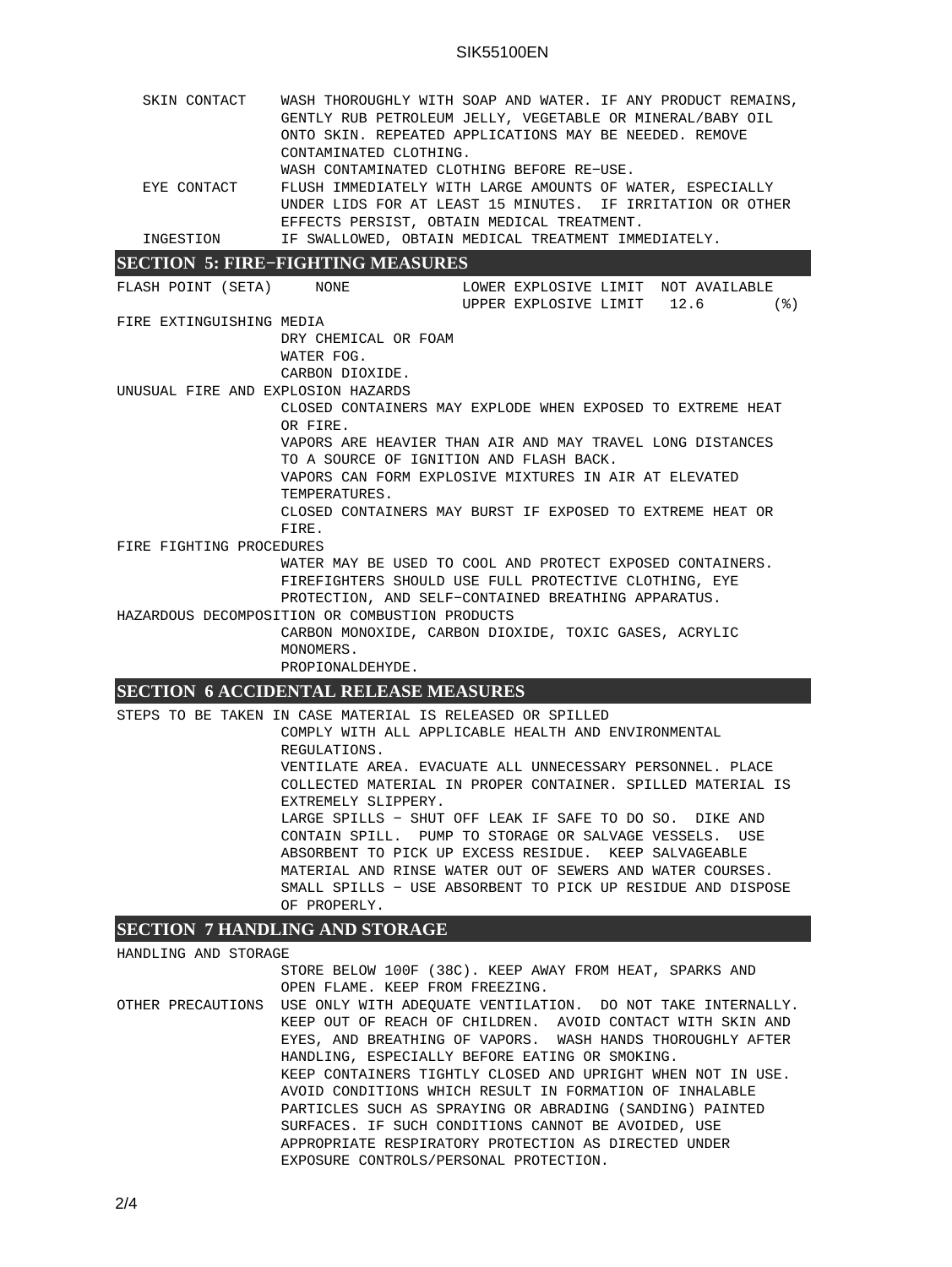| <b>SECTION 8: EXPOSURE CONTROLS/PERSONAL PROTECTION</b>                  |                |                     |                                                        |                                                             |  |
|--------------------------------------------------------------------------|----------------|---------------------|--------------------------------------------------------|-------------------------------------------------------------|--|
| COMMON NAME : TITANIUM DIOXIDE                                           |                |                     |                                                        |                                                             |  |
| CAS NUMBER: 13463-67-7                                                   |                |                     |                                                        |                                                             |  |
| ACGIH (TWA):                                                             |                |                     |                                                        |                                                             |  |
| COMMON NAME : AMORPHOUS SILICA                                           |                |                     |                                                        |                                                             |  |
| CAS NUMBER: 7631-86-9                                                    |                |                     |                                                        |                                                             |  |
| ACGIH(TWA):                                                              |                |                     | 10 MG/M3 OSHA(TWA): 6                                  | MG/M3                                                       |  |
| RESPIRATORY PROTECTION                                                   |                |                     |                                                        |                                                             |  |
|                                                                          |                |                     | CONTROL ENVIRONMENTAL CONCENTRATIONS BELOW APPLICABLE  |                                                             |  |
|                                                                          |                |                     | EXPOSURE STANDARDS WHEN USING THIS MATERIAL. WHEN      |                                                             |  |
|                                                                          |                |                     |                                                        | RESPIRATORY PROTECTION IS DETERMINED TO BE NECESSARY, USE A |  |
|                                                                          |                |                     |                                                        | NIOSH/MSHA (CANADIAN Z94.4) APPROVED ELASTOMERIC SEALING-   |  |
|                                                                          |                |                     | CARTRIDGES AND PAINT SPRAY (DUST/MIST) PREFILTERS.     | SURFACE FACEPIECE RESPIRATOR OUTFITTED WITH ORGANIC VAPOR   |  |
|                                                                          |                |                     | DETERMINE THE PROPER LEVEL OF PROTECTION BY CONDUCTING |                                                             |  |
|                                                                          |                |                     | APPROPRIATE AIR MONITORING. CONSULT 29CFR1910.134 FOR  |                                                             |  |
|                                                                          |                |                     | SELECTION OF RESPIRATORS (CANADIAN Z94.4).             |                                                             |  |
| VENTILATION                                                              |                |                     |                                                        | PROVIDE DILUTION VENTILATION OR LOCAL EXHAUST TO PREVENT    |  |
|                                                                          |                | BUILD-UP OF VAPORS. |                                                        |                                                             |  |
| PERSONAL PROTECTIVE EQUIPMENT                                            |                |                     |                                                        |                                                             |  |
|                                                                          |                |                     | EYE WASH, SAFETY SHOWER, SAFETY GLASSES OR GOGGLES.    |                                                             |  |
|                                                                          |                |                     | IMPERVIOUS GLOVES, IMPERVIOUS CLOTHING.                |                                                             |  |
| <b>SECTION 9: PHYSICAL AND CHEMICAL PROPERTIES</b>                       |                |                     |                                                        |                                                             |  |
| VAPOR PRESSURE: NOT AVAILABLE SPECIFIC GRAVITY:                          |                |                     |                                                        | 1.311                                                       |  |
| BOILING RANGE $(F/C):$ 212-374/100-190 WEIGHT PER GALLON: 10.92/13.11IMP |                |                     |                                                        |                                                             |  |
| %VOLATILE BY VOLUME:                                                     | 59.93          |                     |                                                        |                                                             |  |
| PHYSICAL STATE: LIQUID                                                   |                |                     | APPEARANCE                                             | WHITE                                                       |  |
| SOLUBILITY IN WATER: NOT AVAILABLE PH:                                   |                |                     |                                                        | NOT AVAILABLE                                               |  |
| <b>SECTION 10: STABILITY AND REACTIVITY</b>                              |                |                     |                                                        |                                                             |  |
| UNDER NORMAL CONDITIONS                                                  |                |                     |                                                        |                                                             |  |
|                                                                          | STABLE         |                     |                                                        |                                                             |  |
|                                                                          |                |                     | SEE SECTION 5 FIRE FIGHTING MEASURES                   |                                                             |  |
| MATERIALS TO AVOID                                                       |                |                     |                                                        |                                                             |  |
|                                                                          |                |                     | OXIDIZERS, NITRIC ACID, HYDROFLUORIC ACID.             |                                                             |  |
| CONDITIONS TO AVOID                                                      |                |                     |                                                        |                                                             |  |
|                                                                          |                |                     | ELEVATED TEMPERATURES, CONTACT WITH OXIDIZING AGENT,   |                                                             |  |
|                                                                          | FREEZING.      |                     |                                                        |                                                             |  |
| HAZARDOUS POLYMERIZATION                                                 |                |                     |                                                        |                                                             |  |
|                                                                          | WILL NOT OCCUR |                     |                                                        |                                                             |  |
| SECTION 11: TOXICOLOGICAL INFORMATION                                    |                |                     |                                                        |                                                             |  |
| COMMON NAME : TITANIUM DIOXIDE                                           |                |                     |                                                        |                                                             |  |
| CAS NUMBER: 13463-67-7                                                   |                |                     |                                                        |                                                             |  |
|                                                                          |                |                     |                                                        |                                                             |  |
| LD50: 24.00 GM/KG ORL RAT                                                |                |                     |                                                        |                                                             |  |
| LC50: 6820.00 MG/M3/4HR IHL RAT                                          |                |                     |                                                        |                                                             |  |
| COMMON NAME : FELDSPAR-TYPE MINERALS<br>CAS NUMBER: 37244-96-5           |                |                     |                                                        |                                                             |  |
| CARCINOGENICITY LISTED BY: NTP NO    IARC NO    OSHA NO         ACGIH NO |                |                     |                                                        |                                                             |  |
| COMMON NAME : PROPYLENE GLYCOL                                           |                |                     |                                                        |                                                             |  |
| CAS NUMBER: 57-55-6                                                      |                |                     |                                                        |                                                             |  |
| CARCINOGENICITY LISTED BY: NTP NO   IARC NO   OSHA NO   ACGIH NO         |                |                     |                                                        |                                                             |  |
| LD50: 20.00 GM/KG ORL RAT                                                |                |                     |                                                        |                                                             |  |
| LD50: 20.80 GM/KG SKN RBT                                                |                |                     |                                                        |                                                             |  |
| COMMON NAME : AMORPHOUS SILICA                                           |                |                     |                                                        |                                                             |  |
| CAS NUMBER: 7631-86-9                                                    |                |                     |                                                        |                                                             |  |
| CARCINOGENICITY LISTED BY: NTP NO   IARC NO   OSHA NO   ACGIH NO         |                |                     |                                                        |                                                             |  |
| SUPPLEMENTAL HEALTH INFORMATION                                          |                |                     |                                                        |                                                             |  |
|                                                                          |                |                     | NO ADDITIONAL EFFECTS ARE ANTICIPATED                  |                                                             |  |
| CARCINOGENICITY - IN A LIFETIME INHALATION STUDY, EXPOSURE TO 250 MG/M3  |                |                     |                                                        |                                                             |  |